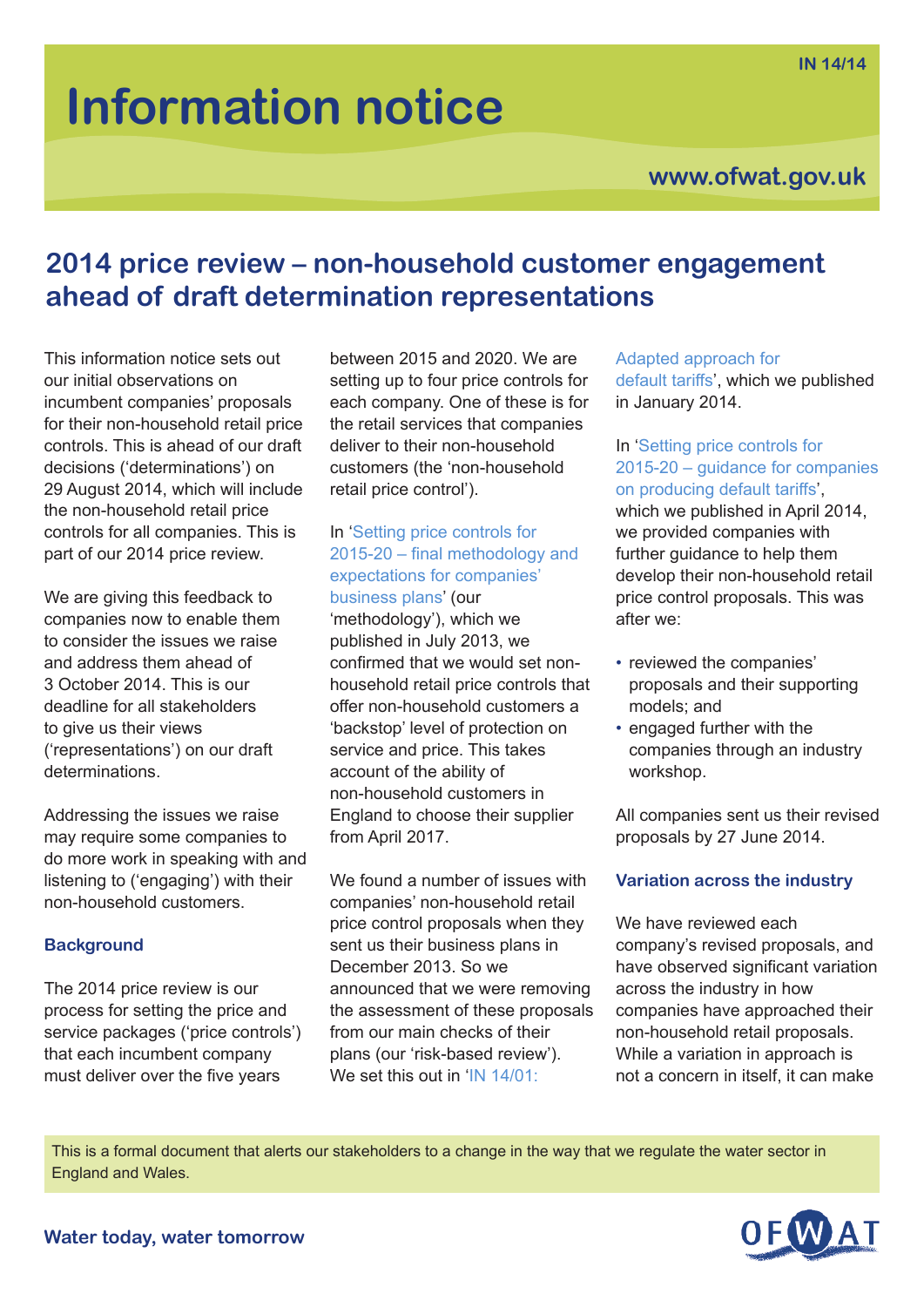identifying any anti-competitive proposals extremely difficult.

For example, the average gross margins per customer for unmetered water customer types that companies proposed as part of their June submissions are shown in figure 1.

This shows that there is significant variation across the industry, with a variation of more than 100% between the upper and lower quartiles – although some variation is to be expected, as companies have different cost structures and customer segmentations.

Companies are ultimately responsible for ensuring that they comply with their duties and obligations, including competition

law – observing such variation in approach could make it difficult for a company to be confident that it is indeed compliant.

#### **Expectations for draft determination representations**

On 29 August, we will publish draft determinations that will include the non-household retail price controls for all companies. Companies will then have until 3 October to provide us with their representations on our draft determinations. This is ahead of publishing our final determinations for all companies in December 2014.

Below we set out some general expectations we have for the information that companies will include in their representations.

#### **Figure 1 Average gross margin per customer (unmetered water)**



**Note:** The graph omits one proposed customer type with a gross margin of over £250 per customer, to help enable a graphic comparison between most of the data.

#### **Responsibilities of the companies**

It is the companies that will ultimately bear the consequences of any infringement if their cost allocations or tariffs lead to breaches of:

- competition law; or
- their other duties and obligations, such as their licence obligations.

For example, the penalty for breaking competition law can be up to 10% of a company's group turnover.

#### **Potential changes to the length or form of the non-household retail controls**

Some companies may feel confident that they have developed their non-household retail proposals in a very robust manner. So they may feel entirely comfortable managing any compliance risks associated with their resultant average revenue controls for the five years from 2015 to 2020.

Other companies may not be so confident. So they may appreciate the benefit of having further time to consider and address any issues associated with their cost and net margin allocations ahead of the opening of the non-household retail market in April 2017.

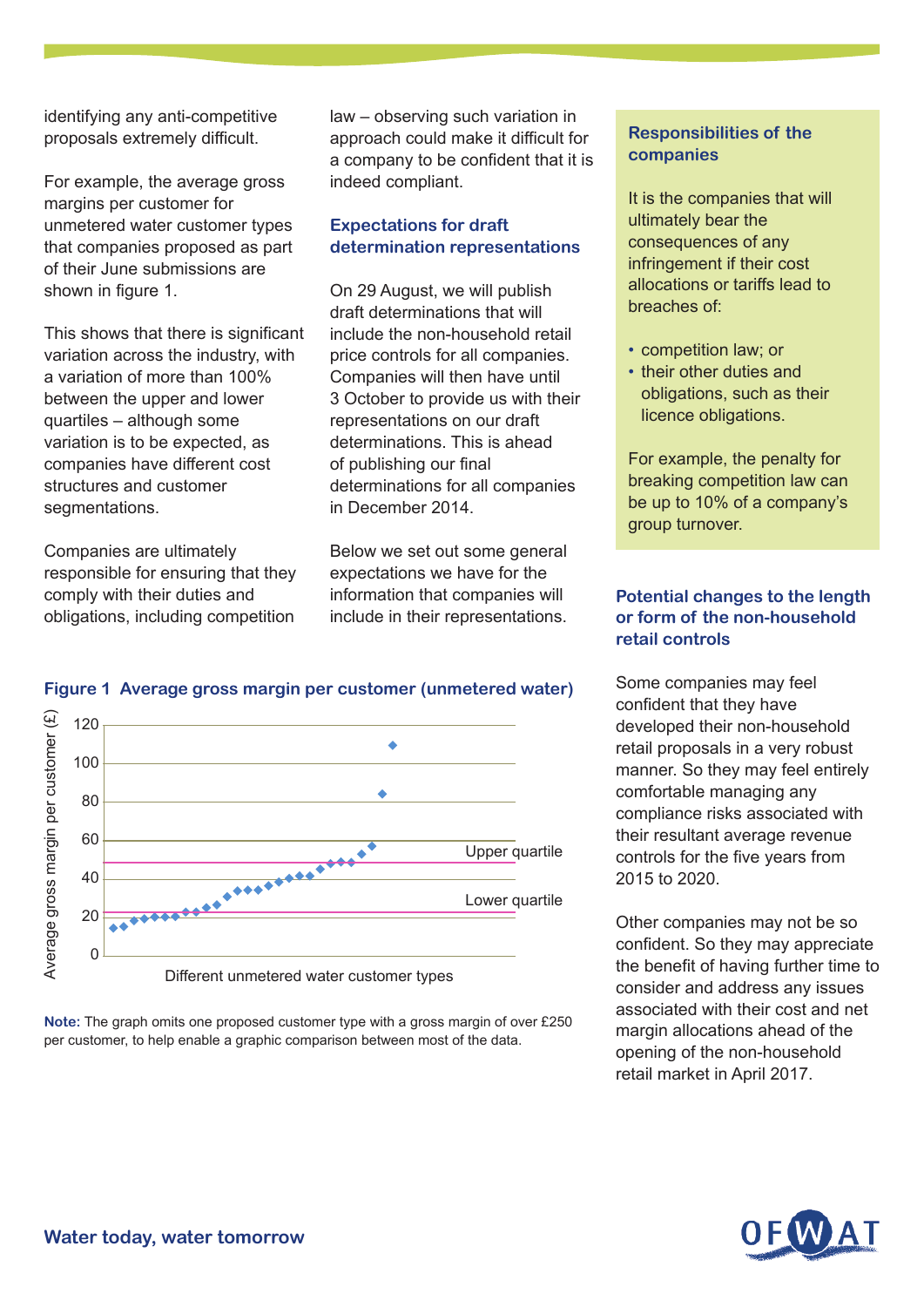In their representations on our draft determinations we invite companies to consider whether they would prefer for us to:

- set their non-household retail price control for five years; or
- change the form of the control in some way that would allow them greater time to consider and address any issues.

This is consistent with our stated expectations that companies must own their business plan proposals and any associated compliance risks, including under competition law.

We expect our invitation will result in different requests from individual companies across the sector. We are not necessarily expecting a common, sector-wide solution to emerge from this feedback.

Companies that are comfortable with their proposals may prefer to set those controls for five years as we originally envisaged in our methodology. Others may prefer to seek:

- $\cdot$  a shorter control for example, one to two years – in order to give them further time to develop their cost and net margin allocations; or
- a different form of reopener that may, for example, allow changes

to their price control as part of an overall five-year settlement.

We also consider that it is important to understand whether customers would wish for average revenue controls based on companies' current proposals to remain in place until 2020. So, in companies' representations, we would expect to see evidence that they have engaged with their customers about the possibility of reopening their non-household retail price control within the next five years.

#### **Evidence of engagement with non-household customers**

We will set out in our draft determinations where we have particular concerns for individual companies. But we want to provide companies with the maximum time to carry out any necessary additional customer engagement.

As a minimum, we would expect to see evidence that:

- each company has engaged with its [customer challenge group](http://www.ofwat.gov.uk/pricereview/pr14/customer/prs_201305ccg) and ideally local non-household customer groups as well, on potential options to change the length or form of control;
- there is customer support for the structure of its proposed average revenue controls and associated default tariffs; and

• revenue levels appear acceptable to those customers.

#### **Next steps**

We are publishing this information notice now to help give companies time to engage with their customers and consider the need for any reopener arrangements ahead of the 3 October deadline for representations.

#### **Enquiries**

If any company has any questions about the content of this information notice, they should contact their allocated portfolio lead.

If any other stakeholders have questions about this information notice, please send them to [price.review@ofwat.gsi.gov.uk.](mailto:price.review@ofwat.gsi.gov.uk)